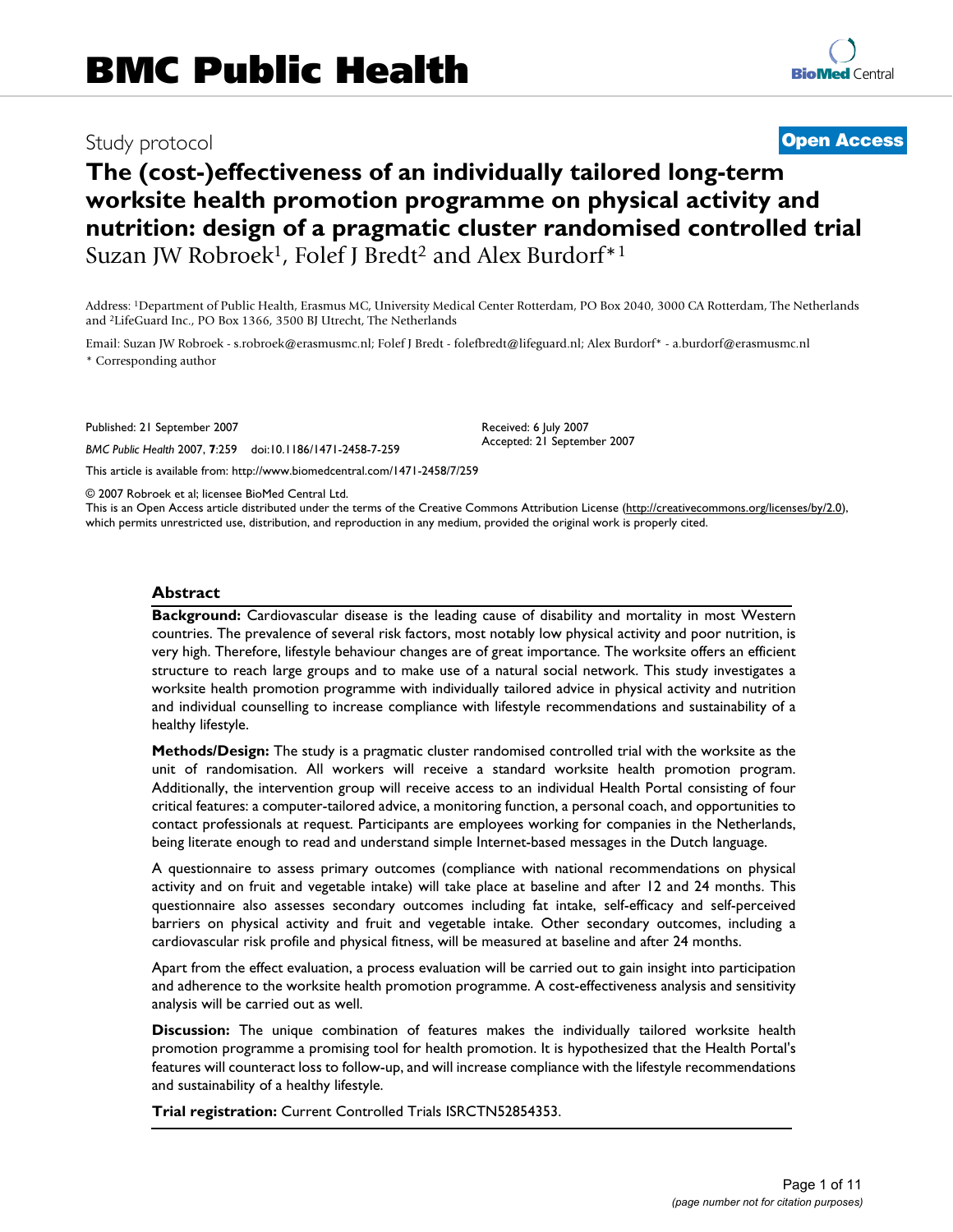#### **Background** *Cardiovascular disease*

Cardiovascular disease (CVD) is the leading cause of disability and mortality in most Western countries. CVD causes nearly half of all deaths in Europe (49%) [1]. Major modifiable risk factors for CVD include smoking, alcohol use, low physical activity (PA), and poor nutrition. The prevalence of several risk factors is very high, most notably low PA and poor nutrition (low fruit and vegetable consumption and high saturated fat intake).

According to a survey in European Union countries in 2002, 56% of the Dutch population over 15 years was insufficiently physically active for health [2]. The Dutch recommendation on PA stipulates that an adult should engage in PA of at least moderate intensity for at least 30 minutes a day on five days a week, and preferably every day in order to obtain health benefits [3]. In 2006, about half of the Dutch adults (25–55 year) met this recommendation [4]. In order to improve physical fitness it is recommended to engage in PA of vigorous intensity for at least 20 minutes on at least three days a week [3]. Exercise capacity has been found to be a powerful predictor of mortality [5]. It has been estimated that the life expectancy for people with low PA levels at age over 50 is 1.4 years less than for people with moderate PA levels and even 3.8 years less than for people with high PA levels [6].

The results of a recent meta-analysis on cohort studies indicate that fruit and vegetable consumption is inversely associated with the occurrence of coronary heart disease. The risk of coronary heart disease decreased by 4% for each additional portion of fruit and vegetables per day [7]. In the last representative Dutch food intake survey in 1997/1998 less than a fourth of the Dutch population met the recommendation for vegetable (200 grams a day) and fruit intake (200 grams a day) [8]. Regarding saturated fat intake, only 9% of the Dutch adult population met the recommendation (a maximum of 10 percent of energy intake as saturated fat) in 1997/1998 [9]. A high intake of saturated fat increases the risk of coronary heart disease [10].

The imbalance between PA and nutrition is an important cause of overweight and obesity, which in turn are important risk factors for CVD [11]. In the Netherlands selfreported overweight (body mass index ≥ 25) in adult men increased from 37% in 1981 to 51% in 2004, and in adult women from 30% in 1981 to 42% in 2004 [12].

# *Worksite health promotion*

In the prevention of cardiovascular disease, lifestyle behaviour changes are of great importance. Worksites have specific features that make them a promising place for health promotion. Worksites offer an efficient structure to reach large groups, enable the introduction of social support, and make use of a natural social network for peer support [13,14].

Literature shows contradictory results of randomised controlled trials (RCTs) on worksite health promotion programmes (WHPPs). A recent systematic review concluded that there is strong evidence for effectiveness of WHPP, based on two RCTs with a small effect on exercise behaviour and on energy expenditure [15]. However, another review on worksite PA programmes reported a small average effect size of 0.04 (95% CI -0.04–0.12) based on RCTs on self-reported level of PA 1–144 months after the intervention ceased [13]. A third review on environmental and policy interventions presented preliminary evidence that combined health education, screening, counselling, peer support, and access to (on-site) exercise equipment had positive effects on fitness levels, frequency of exercise, cholesterol levels, and systolic blood pressure. Several randomised studies on point-of-purchase nutrition interventions, some in worksites, showed positive effects on fruit and vegetable consumption, self-reported fat intake, cholesterol, and body weight but other studies have failed to corroborate these findings [16].

The overall picture emerges that WHPP may increase PA and improve nutritional intake among targeted groups, depending on the critical features of the interventions. Amongst others, as success factors of WHPP have been identified: (1) interventions tailored to the individuals' readiness for exercise adoption, (2) programmes that integrate specific components (nutrition, smoking, PA) into a combined approach, and (3) linking individual approaches to environment and policy conditions [17]. Marcus and colleagues showed that workers receiving selfhelp exercise promotion material tailored to the individual's readiness were significantly more likely to have increased exercise [18]. An individualized approach of high risk employees within the framework of a comprehensive program proved to be a critical feature of worksite interventions [19]. Recent studies have shown that webbased education tailored to personal characteristics may increase fruit and vegetable consumption and PA level, and decrease fat intake. In these interventions people received personalized feedback and advice that directly matched their individual behaviour, motivation, perceived (dis)advantages, and self-efficacy beliefs [20]. Based on results of their study on email messages to promote health behaviours, Franklin et al. suggest that emails may contribute tot the effective deliverance of health promotion programmes [21].

In contrast, three factors have been identified as greatest risks for ineffective WHPP: (1) a low, selective participation, (2) lack of adherence to the WHPP, and (3) an inter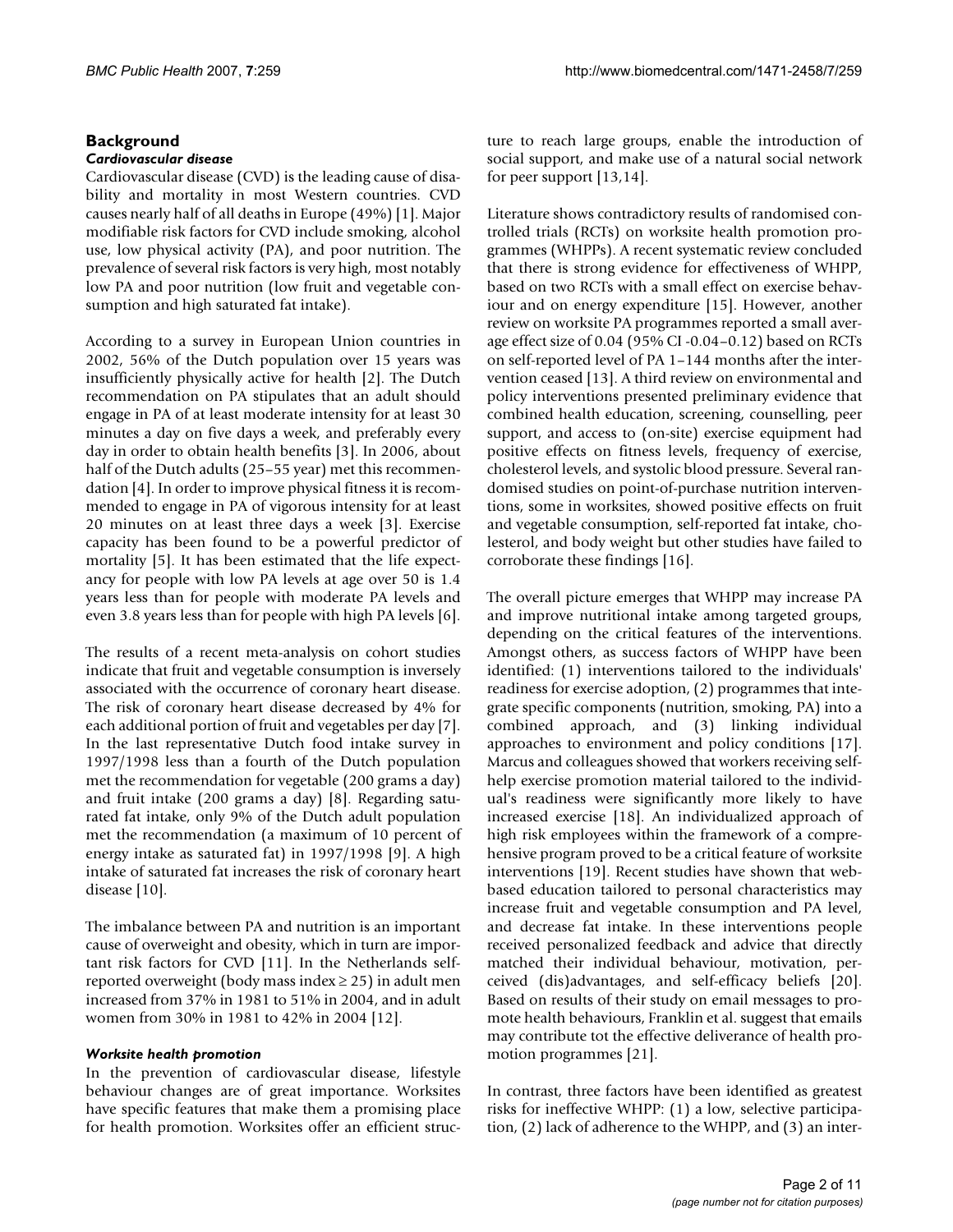vention effort too short for sustainable change in behaviour [13,15,16]. In several worksite studies intervention and evaluation periods were too short to determine the sustainable impact of environmental conditions [16].

In conclusion, previous WHPPs have shown contradictory results. Studies are needed on a WHPP that counteracts the three main factors for ineffectiveness.

In the study protocol described in this article, a long-term WHPP will be evaluated that adds the following four critical features to a traditional WHPP: (1) a computer-tailored advice on PA and diet (to increase awareness and adherence to the WHPP) (2) insight in progress over time on health-related behaviours (to increase adherence to the WHPP, compliance with the lifestyle recommendations and sustainability of a healthy lifestyle), (3) continuous feedback and support through monthly e-mails (personal coach) for 12 months (to increase adherence to the WHPP and compliance with and sustainability to the lifestyle recommendations), and (4) opportunities to seek personal advice from a variety of professionals (to increase adherence to the WHPP).

## *Objectives*

The aim of this pragmatic cluster randomised controlled trial is to evaluate the cost-effectiveness of a new investigator-driven WHPP with individually tailored advice in PA and nutrition and individual counselling to increase compliance with the lifestyle recommendations and sustainability of a healthy lifestyle.

# **Methods/Design**

#### *Study design and population*

The study is a single blind pragmatic cluster randomised controlled trial with the worksite as the unit of randomisation. The (evaluation of the) intervention is targeted at the individual level. The study population consists of workers in companies that offer a standard WHPP to their employees, as provided by an organisation specialized in health management (LifeGuard Inc., Utrecht). Eligibility criteria for individual workers in the study are: 1) paid employment, 2) working at least 12 hours a week, and 3) being literate enough to read and understand simple email and Internet-based messages in the Dutch language. All participants are blinded to the type of intervention. Data collection starts in September 2007 and will continue until August 2010. Participants will be requested to fill out a questionnaire at baseline and after 12 and 24 months. A physical examination (the 'health check') will take place at baseline and after 24 months. The study design and participant flow are shown in Figure 1. The Medical Ethics Committee of Erasmus MC, University Medical Center Rotterdam, the Netherlands, has approved the study protocol.

#### *Randomisation*

Within each company, units will be randomised by a researcher not involved in the study, based on a table of random numbers (SAS command Ranuni). Within each company, worksites with comparable work activities and a comparable number of workers will be randomly allocated to the intervention or the control group. Subsequently, workers within each unit will be asked to participate in the study, presented as an evaluation study of different types of WHPP. All participants from one worksite will be randomised together rather than individually because individual randomisation may lead to contamination of the control group. Written informed consent at individual level is collected after agreement of the employer and randomisation at cluster level. Since it is deemed not possible within companies to withheld participation in a WHPP, workers within the control group will receive a standard WHPP.

#### *Standard program*

The standard WHPP consists of:

1) A questionnaire to assess, among other things, PA level and fruit and vegetable intake.

2) A health check to assess weight, length, total blood cholesterol level, blood pressure, resting heart rate, body mass index (BMI), percentage of body fat, and predicted maximal oxygen uptake.

3) Advice of the provider's personnel, based on the outcomes of the questionnaire and health check. In addition, workers with a high total cholesterol level or high blood pressure will be referred to their general practitioner.

4) Access to a restricted part of the Health Portal on Internet, containing general information on health and healthrelated behaviours. The individual results on the questionnaire and health check are also retrievable through this web site.

#### *Intervention*

On top of the standard WHPP the intervention group will have full access to the personalized Health Portal on Internet. The Portal contains four critical features: a computertailored advice, a monitoring function, a personal coach, and opportunities to contact professionals at request.

#### *Computer-tailored advice*

Participants will receive a computer-tailored advice to increase awareness of their lifestyle [22]. Awareness is found to be an important mediator of participation in health promotion programmes [23]. The benefits of computer tailoring is attributed to the fact that individualized feedback commands greater attention, is processed more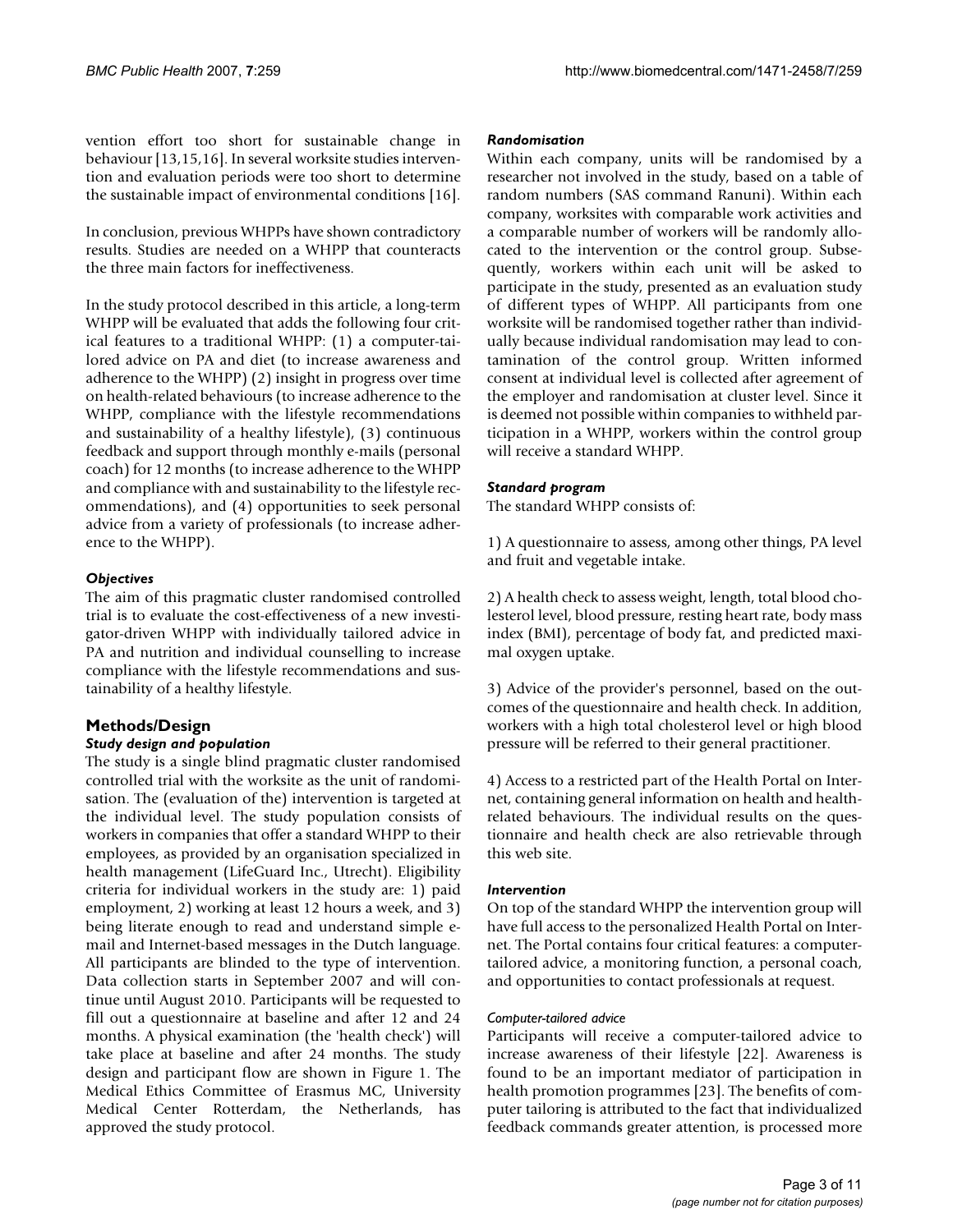

Figure 1 Flow of participants through the trial.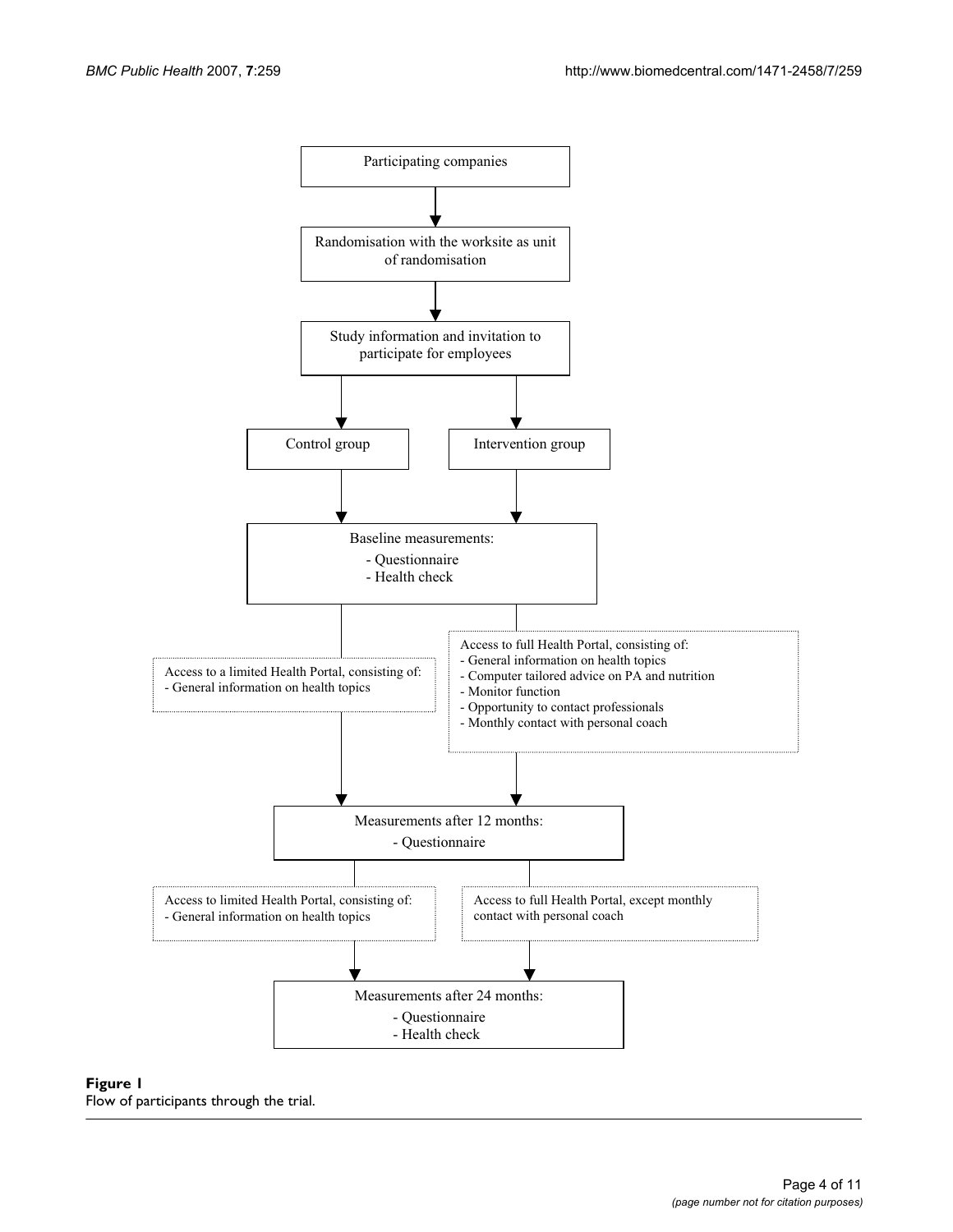intensively, contains less redundant information, and is appreciated better than the provision of general documentation [24].

After baseline measurements the participant in the intervention group will receive an email with the notification that a personal advice is available on the Health Portal. Considering the answers on the questionnaire filled out at baseline a personal advice on PA, fruit and vegetable consumption, and fat intake will be generated. The advice aims to increase adherence to the intervention and to motivate the participant to engage in PA and a healthy diet, and consists of the following parts:

1) Personal feedback: feedback on to what extent the recommendations on PA and dietary intake are met.

2) Action feedback: feedback on the specific barrier attributed by the participant as most important to not meeting the recommendations. The advice also contains opportunities to link to further information on the Health Portal and provides tips on how to meet the guidelines.

If one meets the recommendations, only the personal feedback is provided. See Figure 2 for an example of the computer tailored advice.

# *Monitoring function*

Second, a monitoring function is integrated in the Health Portal to increase adherence to the intervention programme and consequently increase compliance with the lifestyle recommendations and sustainability of healthy behaviour. Recent studies have shown that people who want to change their lifestyle should be encouraged to regularly monitor their progress in adopting a new behaviour [25,26].

With the monitor function individual progress charts on self-reported weight, BMI, PA, and fruit and vegetable intake will be generated. The results of the baseline measurements will be used as starting point. The frequency of the use of this monitoring function is at the discretion of the participant. After 12 months the progress will be evaluated and communicated as part of the intervention. See Figure 3 for an example of a progress chart.

# *Personal Coach*

The third critical feature of the Portal is a personal coach who will give continuous feedback and support through monthly emails. As like the monitoring function, this feature is part of the Health Portal to increase adherence to the intervention programme and to motivate participants to comply with the lifestyle recommendations and/or to maintain a healthy lifestyle. A previous study found promising results of individualized, interactive support for behaviour change on lifestyle [27].

Three groups of participants will be distinguished, based on Health Portal use and lifestyle. First, participants who do meet the recommendations on PA and/or fruit and vegetable intake at baseline will receive automatically generated emails with support to maintain their healthy lifestyle. Second, those not meeting the recommendation and not using the Health Portal will receive a reminder, a single question whether they have changed their behaviour and an invitation to use the monitoring function. Last, participants who use the monitoring function, but did not meet the recommendation at baseline, will receive a personal, not automatically generated, email with feedback on the data imported in the monitor.

If the participant does not want to receive the monthly emails, he can indicate this on the Health Portal.

## *Contact with professionals*

The fourth feature is the opportunity to seek personal advice from a variety of professionals. By sending a message via the Health Portal participants can consult several experts such as a personal coach, a physiotherapist, or a dietician. This function is added to the Portal to increase adherence to the intervention programme.

The complete Health Portal will be offered for 12 months. After 12 months the monthly contact by a personal coach will be terminated, but access to the Portal will remain throughout the project.

# *Measurements*

# *Primary outcomes*

#### *Physical activity*

PA level will be assessed by the self-administered short version of the International Physical Activity Questionnaire (IPAQ) [28]. The IPAQ consists of seven openended questions providing information on the time spent on walking, moderate- and vigorous intensity activities and in sitting in the past seven days. Participants will be instructed to refer to all domains of PA. Frequency per week and duration per day spent on the specific activity will be assessed. Concerning sitting, only duration per day will be assessed.

Both categorical and continuous indicators of PA will be calculated. By multiplying the metabolic-equivalent (MET) intensity for each activity with the weekly duration (in minutes) spent on each activity, the continuous measure (MET-minutes per week) will be calculated as recommended in the IPAQ scoring protocol [28]. The Dutch national guideline for PA stipulates that an adult should engage in PA of at least moderate intensity for at least 30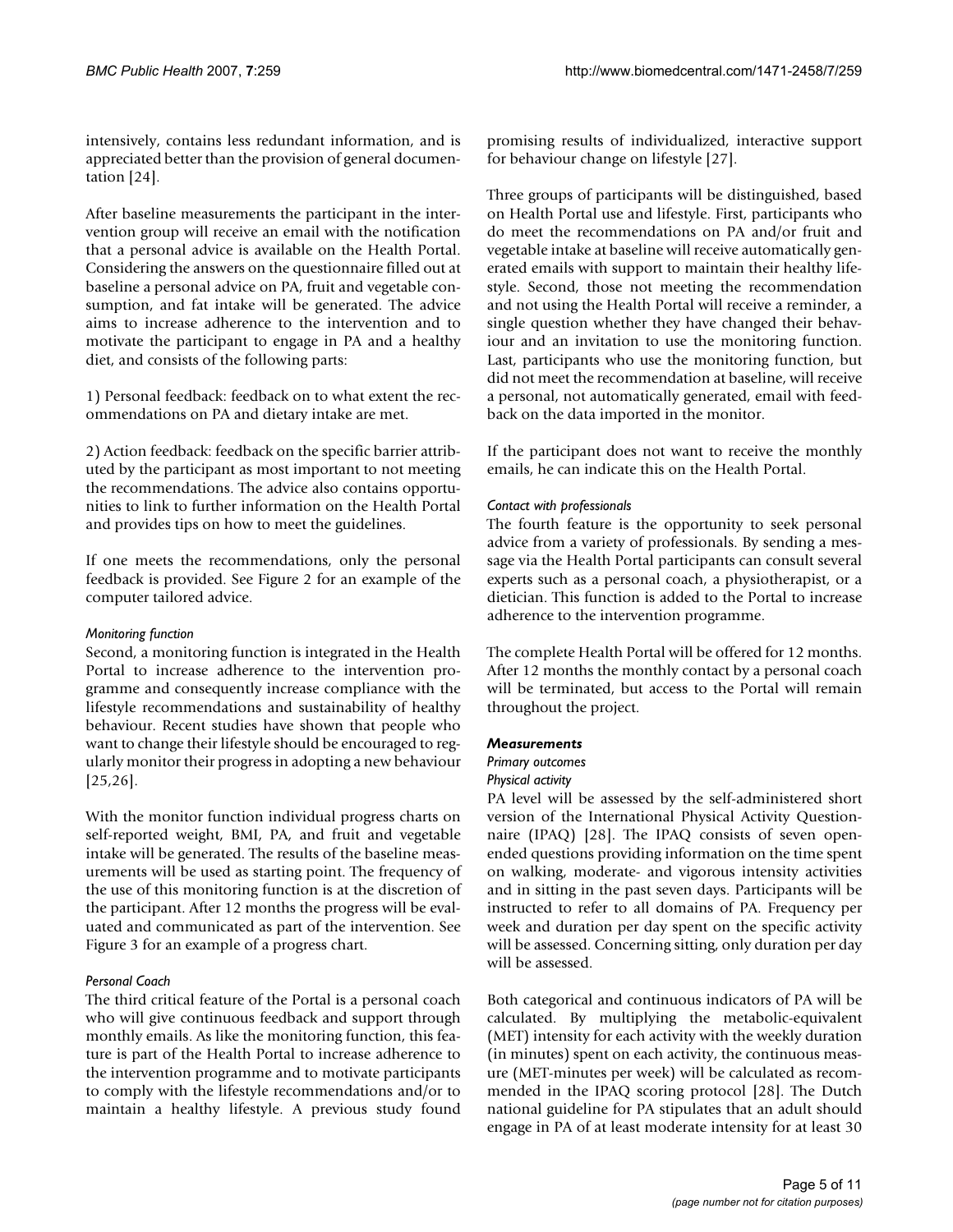

# **Vegetables**

# **Do you eat enough vegetables?**

According to our calculations you eat on average 81 grams of vegetables per day. With this, you eat an insufficient amount of vegetables. To meet the recommendation you should eat 119 grams of vegetables more every day.

# **Fruit**

# **Do you eat enough fruit?**

According to our calculations you eat on average 225 grams of fruit per day. This means that you eat a sufficient amount of fruit. Congratulations, that is a very healthy habit!

You let us know that you do not have enough time to eat more fruit and/or vegetables. Did you know that frozen vegetables and canned vegetables contain as much vitamins and minerals as fresh vegetables? Do not wait with eating vegetables until dinner. You can eat vegetables at lunch or as a snack. Think about slices of tomato or cucumber on bread or a salad with raw vegetables. Start the day with a glass of orange juice or vegetable juice. Here you can find a table with information of fruit and vegetables in relation to health. You can find the five base rules concerning a healthy diet over here.

# Figure 2 Example of the flow to a computer tailored advice.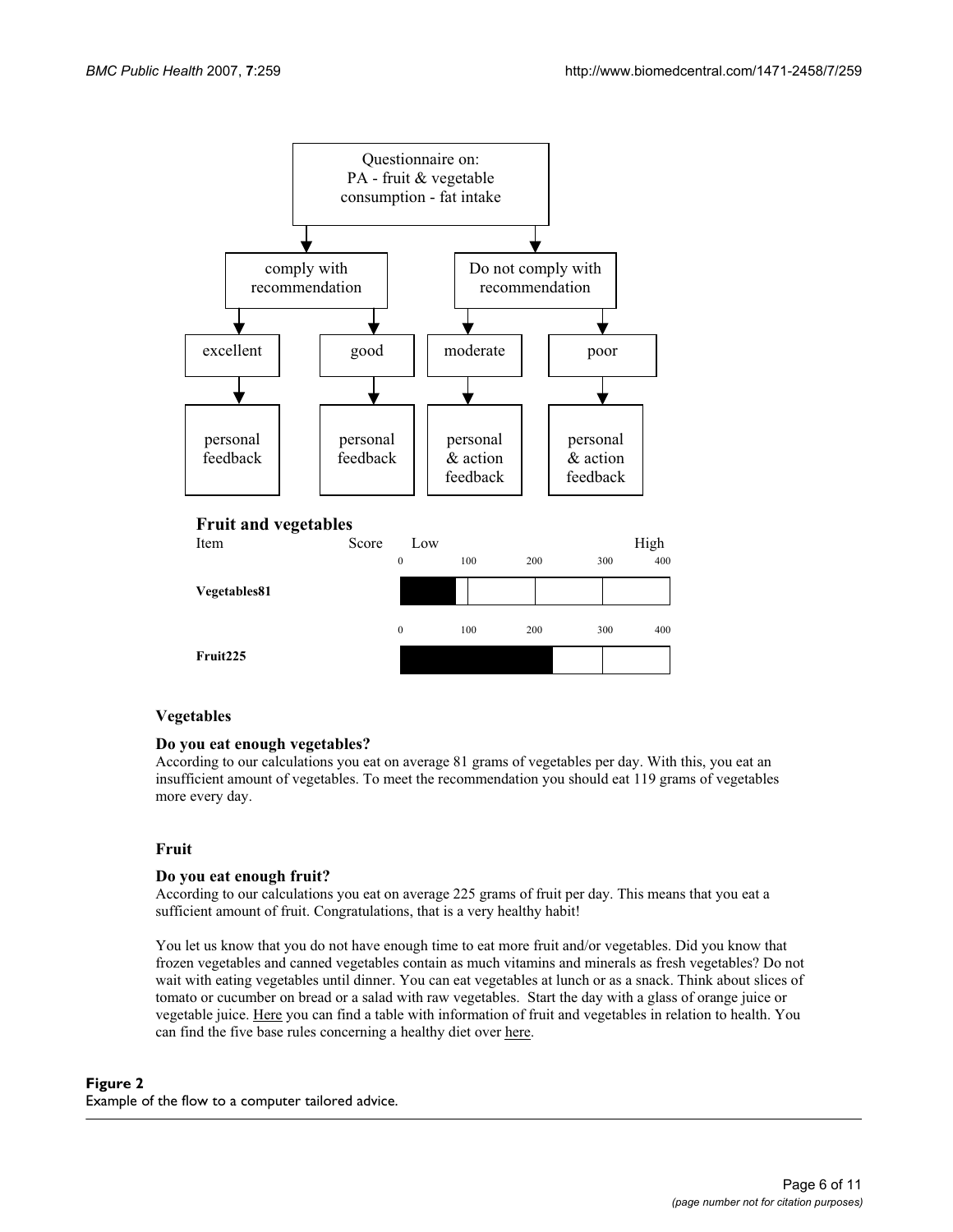|              | monday   | tuesday  | wednesday | thirsday | friday   | saturday | sunday   |
|--------------|----------|----------|-----------|----------|----------|----------|----------|
|              | $\cdots$ | $\cdots$ | $\cdots$  | $\cdots$ | $\cdots$ | $\cdots$ | $\cdots$ |
| Moderate     | minutes  | minutes  | minutes   | minutes  | minutes  | minutes  | minutes  |
| intensity PA |          |          |           |          |          |          |          |
|              | $\cdots$ | $\cdots$ | $\cdots$  | $\cdots$ | $\cdots$ | $\cdots$ | $\cdots$ |
| Sports       | minutes  | minutes  | minutes   | minutes  | minutes  | minutes  | minutes  |
|              |          |          |           |          |          |          |          |
|              |          |          |           |          |          |          |          |





The monitoring function regarding fruit and vegetable consumption and weight (BMI) will work in a similar manner.

#### **Figure 3** Example of the flow to a progress chart (monitoring function).

minutes a day on five days a week, and preferably every day [3]. As a categorical measure, compliance with the recommended amount of PA is defined by spending a total of at least 150 minutes on walking, moderate-intensity and vigorous-intensity PA per week [29]. In addition, compliance with the recommendation of vigorous PA will be assessed by examining if one does engage in vigorous PA on at least 3 days a week for at least 20 minutes on these days.

#### *Fruit and vegetables*

Fruit and vegetable intake will be assessed by means of a self-administered nine-item validated Dutch Food Frequency Questionnaire [30]. The questionnaire consists of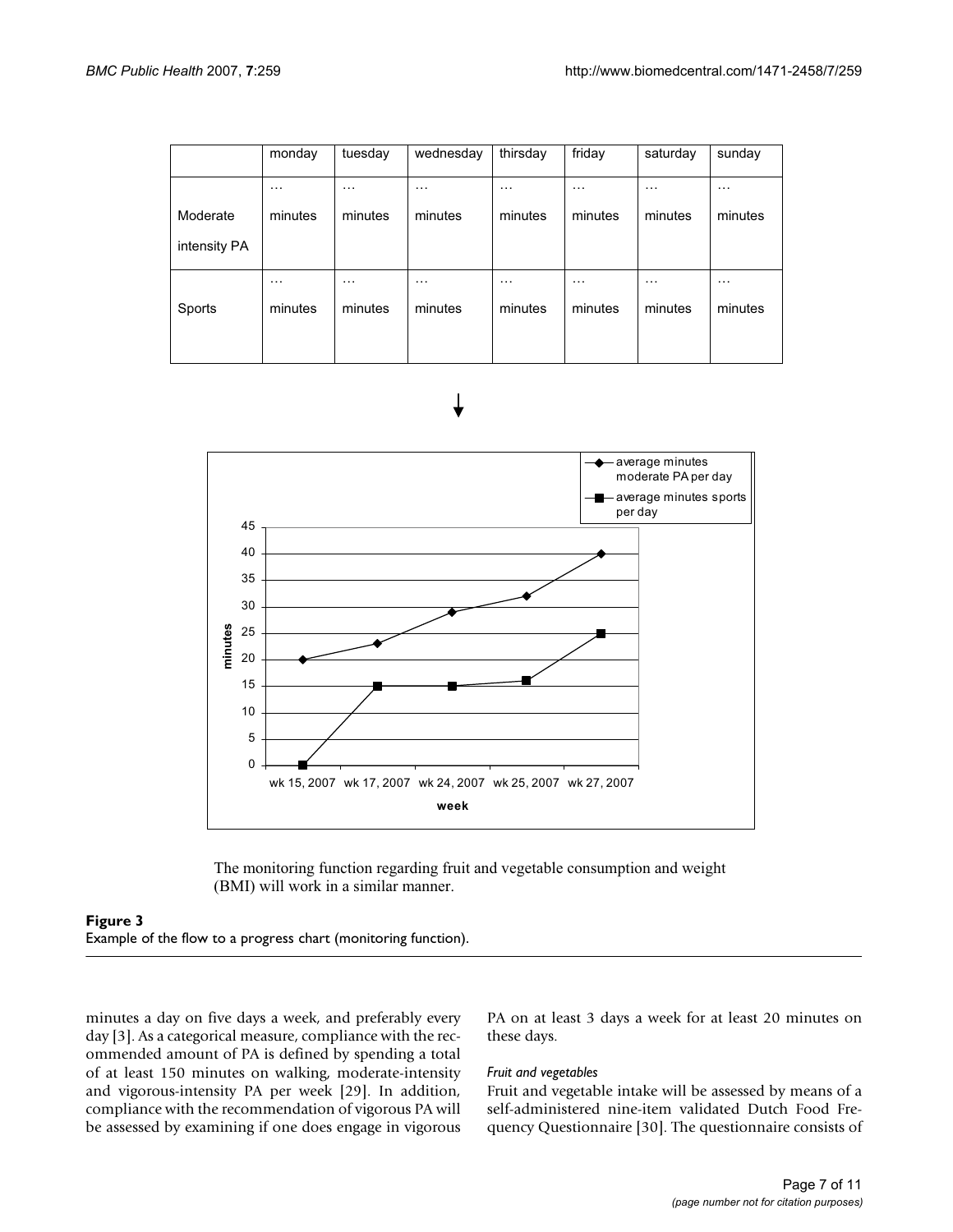seven items on fruit consumption and two items on vegetable consumption. First, participants will be asked to indicate on how many days during the last month they ate or drank the most often consumed fruit and vegetables in the Netherlands (i.e. apples, citrus fruit, cooked vegetables, etc.). Answer categories vary from 'never or less than once a month' to '7 days a week'. For all answers except 'never or less than once a month' a closed question follows in which one is asked to indicate the number of serving spoons, pieces, or units of juice consumed on such a day.

Total fruit consumption and total vegetable consumption will be calculated in grams. The total scores will also be used to determine compliance with the recommendations of an average of 200 grams of fruit and 200 grams of vegetables a day.

# *Secondary outcomes*

## *Self-efficacy*

Self-efficacy concerning PA and fruit and vegetable intake will be determined by asking how confident participants are to engage in PA and fruit and vegetable consumption in the next month, rated on a Likert scale between 1 (certainly) and 5 (certainly not) [31].

# *Perceived barriers*

Perceived barriers concerning PA and fruit and vegetable intake will be assessed, by asking for the most important barrier to engage in these behaviours. The question on barriers to engage in PA has the following answer categories: not enough time/too busy, do not enjoy sports, too expensive, tired, fear of injury, no facilities at home, no facilities in direct environment, lack of a partner to exercise with, health problems, unsafe environment, and no barriers. The question on barriers concerning fruit and vegetable intake has the following categories: not enough time/too busy, not tasty, too expensive, no facilities at work to buy fruit and/or vegetables, no availability in the shops in the home environment, and no barriers.

# *Fat intake*

Fat intake will be assessed by means of a self-administered 35-item validated Fat list covering 19 (groups of) food products. Participants will be asked about the frequency of food items during the last month with fixed categories. For each of the 19 categories a fat score, ranging from 0 (lowest fat intake) to a maximum varying from 3 to 5 points (highest fat intake), will be determined. Scores on the Fat list are presented in points instead of grams of fat, as only the most important saturated fat sources were included in the questionnaire [32]. A total fat score (range 0 – 80) will be calculated by adding up the 19 category fat scores.

# *Cardiovascular risk profile and physical fitness*

The risk profile for cardiovascular events will be assessed by the SCORE (Systematic Coronary Risk Evaluation) system, taking into account the following risk factors: sex, age, smoking, total cholesterol level, and systolic blood pressure [33]. Sex, age, and smoking will be assessed by questionnaire. During a health check total blood cholesterol level will be determined in non-fasting blood through a finger prick (Accutrend GC, Roche Company, Mannheim, Germany). Systolic blood pressure will be measured with a fully automated sphygmomanometer (Omron M4-I, Omron HealthCare Europe BV, Hoofddorp, the Netherlands). With this sphygmomanometer resting heart rate will be measured as well.

In addition to these measures length and body weight will be measured to determine BMI ( $\text{kg/m}^2$ ). Waist circumference and thickness of three skin folds (i.e. men: pectoralis major, abdomen, quadriceps; women: triceps, crista iliaca, quadriceps) will be measured to calculate body fat percentage.

A submaximal exercise test on a bicycle ergometer will be conducted to predict maximal oxygen uptake, according to the American College of Sports Medicine's (ACSM) protocol, using three-minutes stages and terminates at approximately 80% of the age predicted maximum heart rate. The initial test workload will depend on age, sex, and exercise status. The maximum number of workload stages is four, and the minimum test time is nine minutes. Participants will be asked to pedal with a frequency of 60 revolutions per minute (rpm). During the test, heart rate will be recorded, and used to predict maximal oxygen uptake (Vo<sub>2</sub>max). All the physical measurements will be done according to the guidelines for exercise testing of the ACSM [34].

#### *Confounding variables*

Possible confounders include demographics, smoking behaviour, and general health. The demographic variables of importance are age, ethnicity, educational level, sex, and marital status. Smoking is defined as current smoking status. General health will be assessed using the Short Form-12 questionnaire [35]. In addition, some questions on occupation will be asked: job title, years in current job, days and hours of work (including overtime work), main job requirements (physical or mental), and working conditions [36]. During a worksite visit, environmental determinants will be assessed, especially available resources in the company to provide and sustain healthy behaviour (e.g. fitness room, financial compensation for membership of sport/fitness club, stairs, fruit and vegetables in canteen). Further, participants will be asked if they have Internet availability at home.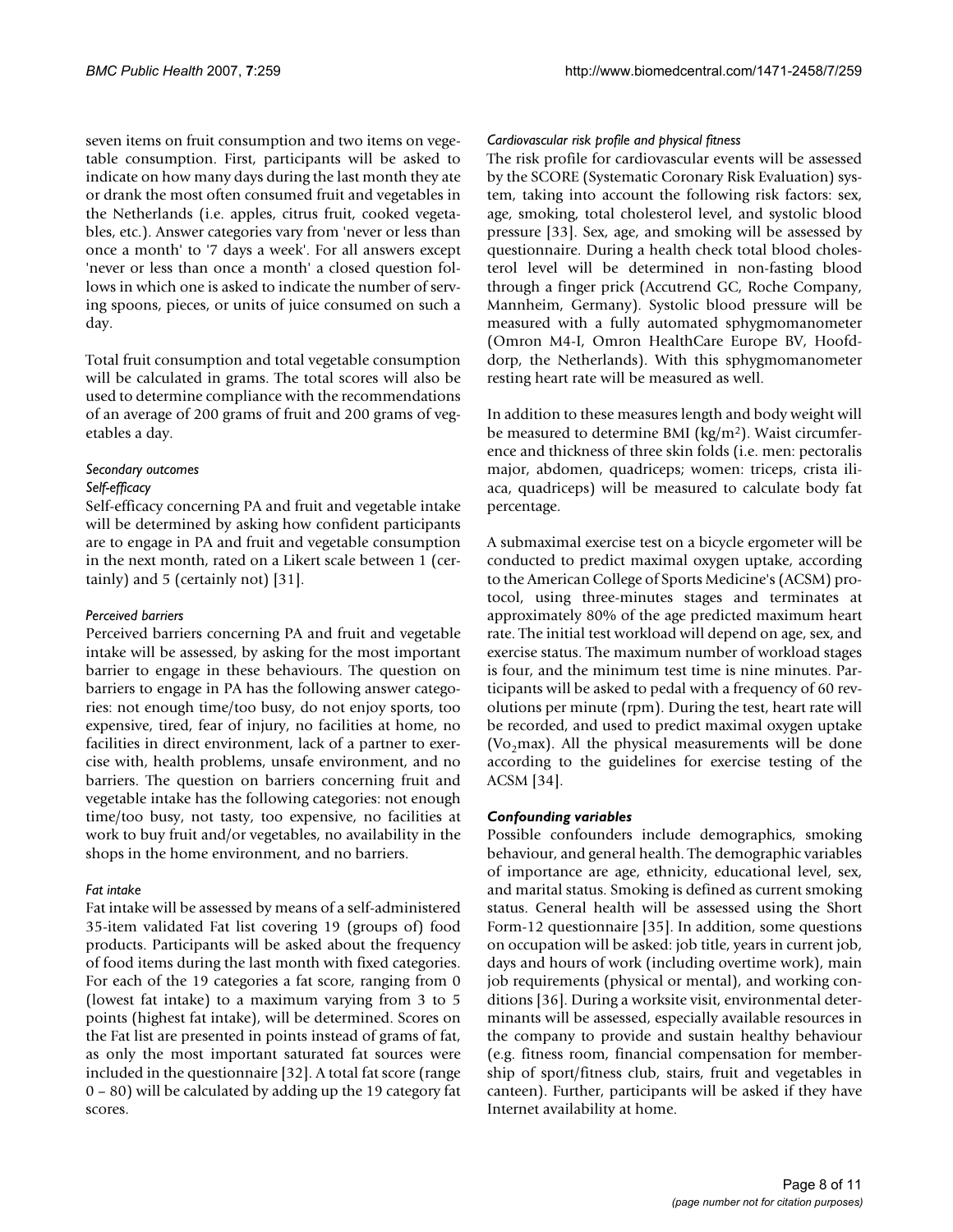# *Process evaluation*

#### *Participation*

In the non-response analysis the following characteristics of (non)participants will be considered: age, sex, education, job title. In addition, enterprise size (number of employees) and history of health promotion activities in the company will be considered.

# *Adherence and Sustainability*

Adherence to the intervention programme will be analysed in relation to compliance with lifestyle recommendations on PA and on fruit and vegetable intake, and in relation to sustainability of a healthy lifestyle. As markers of adherence to the intervention programme, the frequency of visiting the Health Portal, duration of stay on the Portal and frequency of contacts with professionals and personal coach will be registered. This will be done for the full Health Portal, as well as separately for the different parts of the Health Portal.

In addition, characteristics of participants (demographic variables, lifestyle at baseline, job, social support from colleagues and friends, and Internet availability at home) will be analysed as to subgroups with the best adherence to the intervention programme, compliance with the lifestyle recommendations, and sustainability of a healthy lifestyle.

# *Cost-effectiveness evaluation*

The cost-effectiveness analysis will be performed from a societal perspective as well as a company perspective. The following direct costs will be determined: cost price of the standard WHPP, costs for the Health Portal and direct costs of medical consumption. Direct costs of medical consumption will be based on frequency of contacts with a variety of health professionals and average remuneration fee, assessed by an adapted version of the Dutch Trimbos and iMTA Questionnaire on Costs Associated with Psychiatric Illness (TiC-P) [37]. The direct costs will be measured over the complete follow-up period of 24 months with annual questionnaires with 12-month recall.

The indirect costs will be based on assessment of days with loss of productivity at work due to health problems and productivity loss due to sickness absence, using the Dutch productivity and disease questionnaire (PRO-DISQ) [38]. The estimated days of productivity loss will be multiplied by the average wage per day for each worksite.

In a second step cost-effectiveness ratios will be calculated on two measures of health: general health and the SCORE risk profile for cardiovascular events.

#### *Sensitivity analysis*

The sensitivity analysis will start with the analysis of the effectiveness of the intervention in specific subgroups, most notably those workers with a low physical activity level, with a low intake of vegetables and fruit, and with a high body mass index. A sensitivity analysis will also be performed on the individual cost-effectiveness ratios by means of bootstrapping. This part of the sensitivity analysis will be used to determine the minimum level of effectiveness required to make the Health Portal more costeffective than the standard WHPP.

# *Sample size*

The assumptions for the power calculations were: an intra-cluster correlation of 0.05 (as observed in a previous cluster RCT in companies [39]), an average of 20 workers per cluster, a power of 80%, and a level of significance of 5% (one-sided). Under these assumptions, we anticipate to be able to detect a difference of at least 12% in prevalence between intervention and control group (e.g. primary outcome measure 30% compliance with the recommendation for PA up to 42%) with 350 workers with completed questionnaires assigned to the intervention. Without a noticeable intra-cluster variance the detectable difference will increase by 9%. With an initial participation of 70% and loss-to-follow-up of 30%, the cluster RCT should invite 2\*700 workers.

# *Statistical analysis*

An intention-to-treat analysis will be used with last available information carried forward to missing data in subsequent measurements. A multilevel linear regression model with repeated measurements will be used (SAS proc Mixed) for continuous outcomes and a hierarchical logistic regression (SAS proc Genmod) for dichotomous outcomes. The effect of self-efficacy, environmental determinants, Portal use, and drop-out during follow-up on primary and secondary outcome measures will be evaluated for their potentially differential effects.

Although the discriminatory power will be limited, an analysis will be carried out as to which subgroups participate in the WHPP and the Health Portal and which subgroups have the best adherence to the lifestyle recommendations (age, sex, education, ethnicity).

In addition, preliminary analyses will be performed for workers with cardiovascular complaints and workers with obesity in order to evaluate whether these subgroups are more or less amendable to changing their lifestyle.

# **Discussion**

In this study protocol the design of a pragmatic cluster randomised controlled trial on worksite health promotion is presented. The study is designed to evaluate the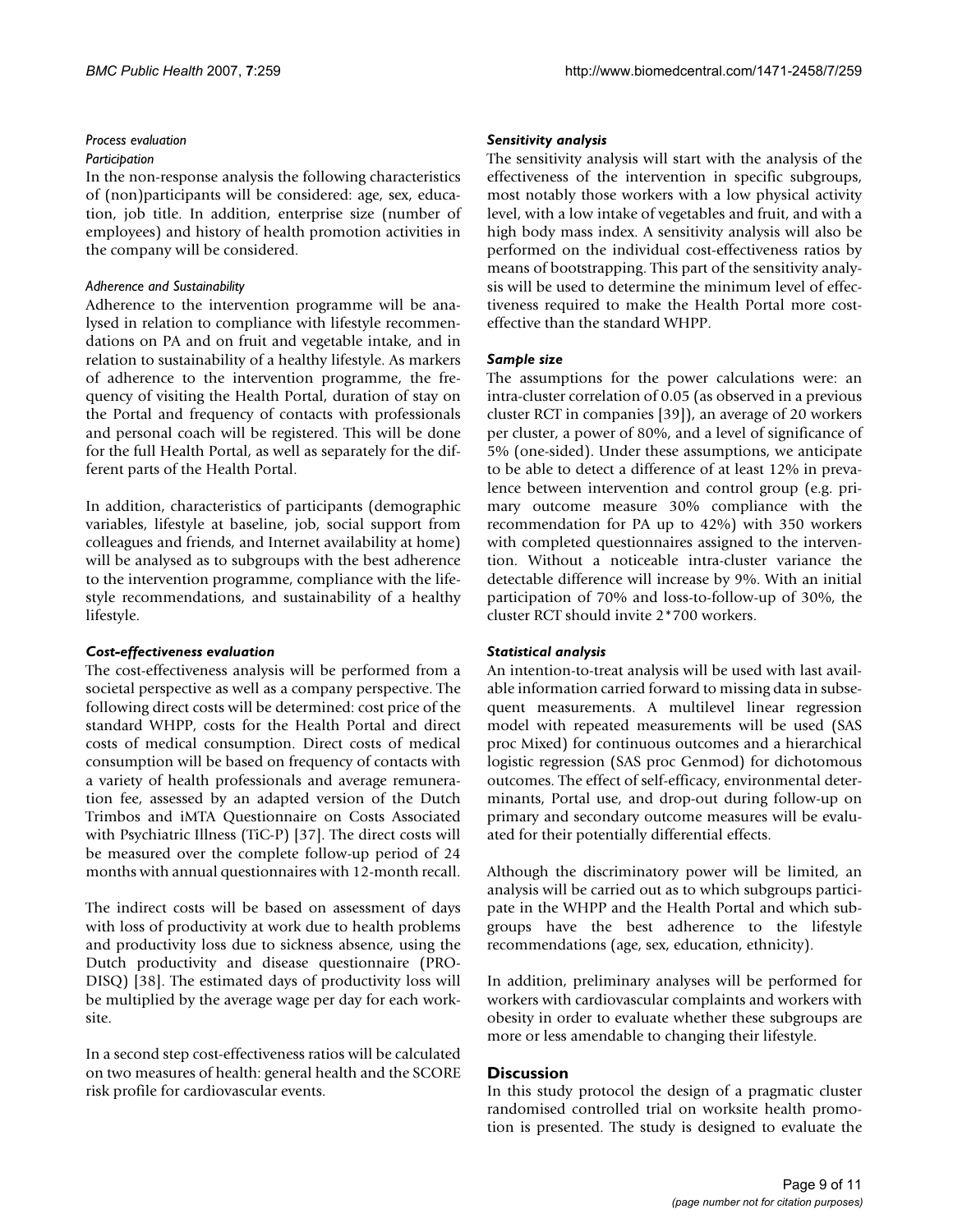(cost)effectiveness of an individually tailored long-term worksite health promotion programme on PA and nutrition. It is hypothesized that the unique combination of critical features (a computer-tailored advice, a monitor function, a personal coach, and the opportunity to contact professionals at request) counteracts the main factors for ineffective WHPP (lack of participation, adherence to the WHPP and sustainability), and leads to a change in lifestyle. By conducting an extensive process evaluation we gain insight into the effective elements of worksite health promotion. By registering several process variables it is possible to find out if participants with a higher adherence to the (separate parts of the) WHPP are more likely to comply with the lifestyle recommendations.

With the health check as starting point for the WHPP, it is aimed to increase participation. The Health Portal's critical features are aimed to counteract loss to follow-up, and increase adherence to the intervention programme, compliance with lifestyle recommendations, and sustainability of a healthy lifestyle. Because of the long-term followup, sustainability of healthy behaviour will be facilitated.

The cost-effectiveness of the extensive Health Portal will be compared to the cost-effectiveness of the standard WHPP.

In conclusion, this study evaluates a promising intervention on healthy behaviour and results will provide insight into cost-effectiveness and the effective elements of WHPP.

# **Competing interests**

SR declares that she has no competing interests. AB has advised LifeGuard Inc. with respect to validity and reliability of questionnaires on working conditions, work ability, medical consumption and productivity losses in past. FB is Research and Development director at LifeGuard Inc.

# **Authors' contributions**

AB and FB originated the idea for the study and its design. AB was responsible for acquiring the grant for the study. SR further developed the described intervention protocol and will be responsible for data collection, data analysis, and drafting of the final research report. The authors participated in discussing the design of the study and developing the research protocols. All authors read and approved the final manuscript.

#### **Acknowledgements**

The Netherlands Organisation for Health Research and Development (ZonMw) funds this study. ZonMw project number: 62300039.

#### **References**

Petersen S, Peto V, Rayner M, Leal J, Luengo-Fernandez R, Gray A: **European cardiovascular disease statistics, 2005 edition.**

**European Heart Network. Accessed: 15 May 2007.** [\[http://](http://www.ehnheart.org/files/statistics%202005-092711A.pdf) [www.ehnheart.org/files/statistics%202005-092711A.pdf](http://www.ehnheart.org/files/statistics%202005-092711A.pdf)].

- 2. Sjöström M, Oja P, Hagströmer M, Smith BJ, Bauman A: **Health**enhancing physical activity across European Union countries: the Eurobarometer study. *| Public Health 2006*, tries: the Eurobarometer study. **14(5):**291-300.
- 3. Kemper HCG W.T.M. Ooijendijk, M. Stiggelbout: **Consensus over de Nederlandse norm voor gezond bewegen [Consensus about the Dutch guideline for healthy physical activity].** *Tijdschrift voor gezondheidswetenschappen* 2000, **78:**180-183.
- 4. Central Bureau of Statistics, Statline: **Gerapporteerde gezondheid en leefstijl [reported health and lifestyle]. Accessed: 15** May 2007 . [\[http://statline.cbs.nl/StatWeb](http://statline.cbs.nl/StatWeb)].
- 5. Myers J, Prakash M, Froelicher V, Do D, Partington S, Atwood JE: **[Exercise capacity and mortality among men referred for](http://www.ncbi.nlm.nih.gov/entrez/query.fcgi?cmd=Retrieve&db=PubMed&dopt=Abstract&list_uids=11893790) [exercise testing.](http://www.ncbi.nlm.nih.gov/entrez/query.fcgi?cmd=Retrieve&db=PubMed&dopt=Abstract&list_uids=11893790)** *N Engl J Med* 2002, **346(11):**793-801.
- 6. Franco OH, de Laet C, Peeters A, Jonker J, Mackenbach J, Nusselder W: **[Effects of physical activity on life expectancy with cardio](http://www.ncbi.nlm.nih.gov/entrez/query.fcgi?cmd=Retrieve&db=PubMed&dopt=Abstract&list_uids=16287764)[vascular disease.](http://www.ncbi.nlm.nih.gov/entrez/query.fcgi?cmd=Retrieve&db=PubMed&dopt=Abstract&list_uids=16287764)** *Arch Intern Med* 2005, **165(20):**2355-2360.
- 7. Dauchet L, Amouyel P, Hercberg S, Dallongeville J: **[Fruit and vege](http://www.ncbi.nlm.nih.gov/entrez/query.fcgi?cmd=Retrieve&db=PubMed&dopt=Abstract&list_uids=16988131)[table consumption and risk of coronary heart disease: a](http://www.ncbi.nlm.nih.gov/entrez/query.fcgi?cmd=Retrieve&db=PubMed&dopt=Abstract&list_uids=16988131)** [meta-analysis of cohort studies.](http://www.ncbi.nlm.nih.gov/entrez/query.fcgi?cmd=Retrieve&db=PubMed&dopt=Abstract&list_uids=16988131) J **136(10):**2588-2593.
- 8. Kreijl CF, Knaap AGAC, Busch MCM, Havelaar AH, Kramers PGN, Kromhout D, Van Leeuwen FXR, Van Leent-Loenen HMJA, Ocke MC, Verkley H: **Ons eten gemeten. Gezonde voeding en veilig voedsel in Nederland [Our food measured. Healthy eating and safe food in the Netherlands] (in Dutch RIVM Raport 270555007).** Bilthoven, Netherlands , RIVM; 2004.
- 9. Voedingscentrum: **Zo eet Nederland. Resultaten van de voedselconsumptiepeiling 1997-1998. [Results of the Dutch Food Survey 1997/1998].** Den Haag ; 1998.
- 10. Xu J, Eilat-Adar S, Loria C, Goldbourt U, Howard BV, Fabsitz RR, Zephier EM, Mattil C, Lee ET: **[Dietary fat intake and risk of cor](http://www.ncbi.nlm.nih.gov/entrez/query.fcgi?cmd=Retrieve&db=PubMed&dopt=Abstract&list_uids=17023718)[onary heart disease: the Strong Heart Study.](http://www.ncbi.nlm.nih.gov/entrez/query.fcgi?cmd=Retrieve&db=PubMed&dopt=Abstract&list_uids=17023718)** *Am J Clin Nutr* 2006, **84(4):**894-902.
- 11. Lakka TA, Bouchard C: **[Physical activity, obesity and cardiovas](http://www.ncbi.nlm.nih.gov/entrez/query.fcgi?cmd=Retrieve&db=PubMed&dopt=Abstract&list_uids=16596798)[cular diseases.](http://www.ncbi.nlm.nih.gov/entrez/query.fcgi?cmd=Retrieve&db=PubMed&dopt=Abstract&list_uids=16596798)** *Handb Exp Pharmacol* 2005:137-163.
- 12. Schokker DF, Visscher TL, Nooyens AC, van Baak MA, Seidell JC: **[Prevalence of overweight and obesity in the Netherlands.](http://www.ncbi.nlm.nih.gov/entrez/query.fcgi?cmd=Retrieve&db=PubMed&dopt=Abstract&list_uids=17300276)** *Obes Rev* 2007, **8(2):**101-108.
- 13. Dishman RK, Oldenburg B, O'Neal H, Shephard RJ: **[Worksite phys](http://www.ncbi.nlm.nih.gov/entrez/query.fcgi?cmd=Retrieve&db=PubMed&dopt=Abstract&list_uids=9838977)[ical activity interventions.](http://www.ncbi.nlm.nih.gov/entrez/query.fcgi?cmd=Retrieve&db=PubMed&dopt=Abstract&list_uids=9838977)** *Am J Prev Med* 1998, **15(4):**344-361.
- 14. Hunt MK, Stoddard AM, Barbeau E, Goldman R, Wallace L, Gutheil C, Sorensen G: **[Cancer prevention for working class, multieth](http://www.ncbi.nlm.nih.gov/entrez/query.fcgi?cmd=Retrieve&db=PubMed&dopt=Abstract&list_uids=14674739)[nic populations through small businesses: the healthy direc](http://www.ncbi.nlm.nih.gov/entrez/query.fcgi?cmd=Retrieve&db=PubMed&dopt=Abstract&list_uids=14674739)[tions study.](http://www.ncbi.nlm.nih.gov/entrez/query.fcgi?cmd=Retrieve&db=PubMed&dopt=Abstract&list_uids=14674739)** *Cancer Causes Control* 2003, **14(8):**749-760.
- 15. Proper KI, Koning M, van der Beek AJ, Hildebrandt VH, Bosscher RJ, van Mechelen W: **[The effectiveness of worksite physical activ](http://www.ncbi.nlm.nih.gov/entrez/query.fcgi?cmd=Retrieve&db=PubMed&dopt=Abstract&list_uids=12629429)[ity programs on physical activity, physical fitness, and health.](http://www.ncbi.nlm.nih.gov/entrez/query.fcgi?cmd=Retrieve&db=PubMed&dopt=Abstract&list_uids=12629429)** *Clin J Sport Med* 2003, **13(2):**106-117.
- 16. Matson-Koffman DM, Brownstein JN, Neiner JA, Greaney ML: **[A](http://www.ncbi.nlm.nih.gov/entrez/query.fcgi?cmd=Retrieve&db=PubMed&dopt=Abstract&list_uids=15693346) site-specific literature review of policy and environmental [interventions that promote physical activity and nutrition](http://www.ncbi.nlm.nih.gov/entrez/query.fcgi?cmd=Retrieve&db=PubMed&dopt=Abstract&list_uids=15693346) [for cardiovascular health: what works?](http://www.ncbi.nlm.nih.gov/entrez/query.fcgi?cmd=Retrieve&db=PubMed&dopt=Abstract&list_uids=15693346)** *Am J Health Promot* 2005, **19(3):**167-193.
- 17. Marshall AL: **[Challenges and opportunities for promoting](http://www.ncbi.nlm.nih.gov/entrez/query.fcgi?cmd=Retrieve&db=PubMed&dopt=Abstract&list_uids=15214603) [physical activity in the workplace.](http://www.ncbi.nlm.nih.gov/entrez/query.fcgi?cmd=Retrieve&db=PubMed&dopt=Abstract&list_uids=15214603)** *J Sci Med Sport* 2004, **7(1 Suppl):**60-66.
- 18. Marcus BH, Emmons KM, Simkin-Silverman LR, Linnan LA, Taylor ER, Bock BC, Roberts MB, Rossi JS, Abrams DB: **[Evaluation of motiva](http://www.ncbi.nlm.nih.gov/entrez/query.fcgi?cmd=Retrieve&db=PubMed&dopt=Abstract&list_uids=10178617)tionally tailored vs. standard self-help physical activity inter-<br>ventions at the workplace.** Am J Health Promot 1998, [ventions at the workplace.](http://www.ncbi.nlm.nih.gov/entrez/query.fcgi?cmd=Retrieve&db=PubMed&dopt=Abstract&list_uids=10178617) **12(4):**246-253.
- 19. Pelletier KR: **[A review and analysis of the clinical- and cost](http://www.ncbi.nlm.nih.gov/entrez/query.fcgi?cmd=Retrieve&db=PubMed&dopt=Abstract&list_uids=11727590)effectiveness studies of comprehensive health promotion [and disease management programs at the worksite: 1998-](http://www.ncbi.nlm.nih.gov/entrez/query.fcgi?cmd=Retrieve&db=PubMed&dopt=Abstract&list_uids=11727590) [2000 update.](http://www.ncbi.nlm.nih.gov/entrez/query.fcgi?cmd=Retrieve&db=PubMed&dopt=Abstract&list_uids=11727590)** *Am J Health Promot* 2001, **16(2):**107-116.
- 20. Kroeze W, Werkman A, Brug |: [A systematic review of rand](http://www.ncbi.nlm.nih.gov/entrez/query.fcgi?cmd=Retrieve&db=PubMed&dopt=Abstract&list_uids=16700634)**[omized trials on the effectiveness of computer-tailored edu](http://www.ncbi.nlm.nih.gov/entrez/query.fcgi?cmd=Retrieve&db=PubMed&dopt=Abstract&list_uids=16700634)[cation on physical activity and dietary behaviors.](http://www.ncbi.nlm.nih.gov/entrez/query.fcgi?cmd=Retrieve&db=PubMed&dopt=Abstract&list_uids=16700634)** *Ann Behav Med* 2006, **31(3):**205-223.
- 21. Franklin PD, Rosenbaum PF, Carey MP, Roizen MF: **[Using sequen](http://www.ncbi.nlm.nih.gov/entrez/query.fcgi?cmd=Retrieve&db=PubMed&dopt=Abstract&list_uids=16585028)[tial e-mail messages to promote health behaviors: evidence](http://www.ncbi.nlm.nih.gov/entrez/query.fcgi?cmd=Retrieve&db=PubMed&dopt=Abstract&list_uids=16585028) [of feasibility and reach in a worksite sample.](http://www.ncbi.nlm.nih.gov/entrez/query.fcgi?cmd=Retrieve&db=PubMed&dopt=Abstract&list_uids=16585028)** *J Med Internet Res* 2006, **8(1):**e3.